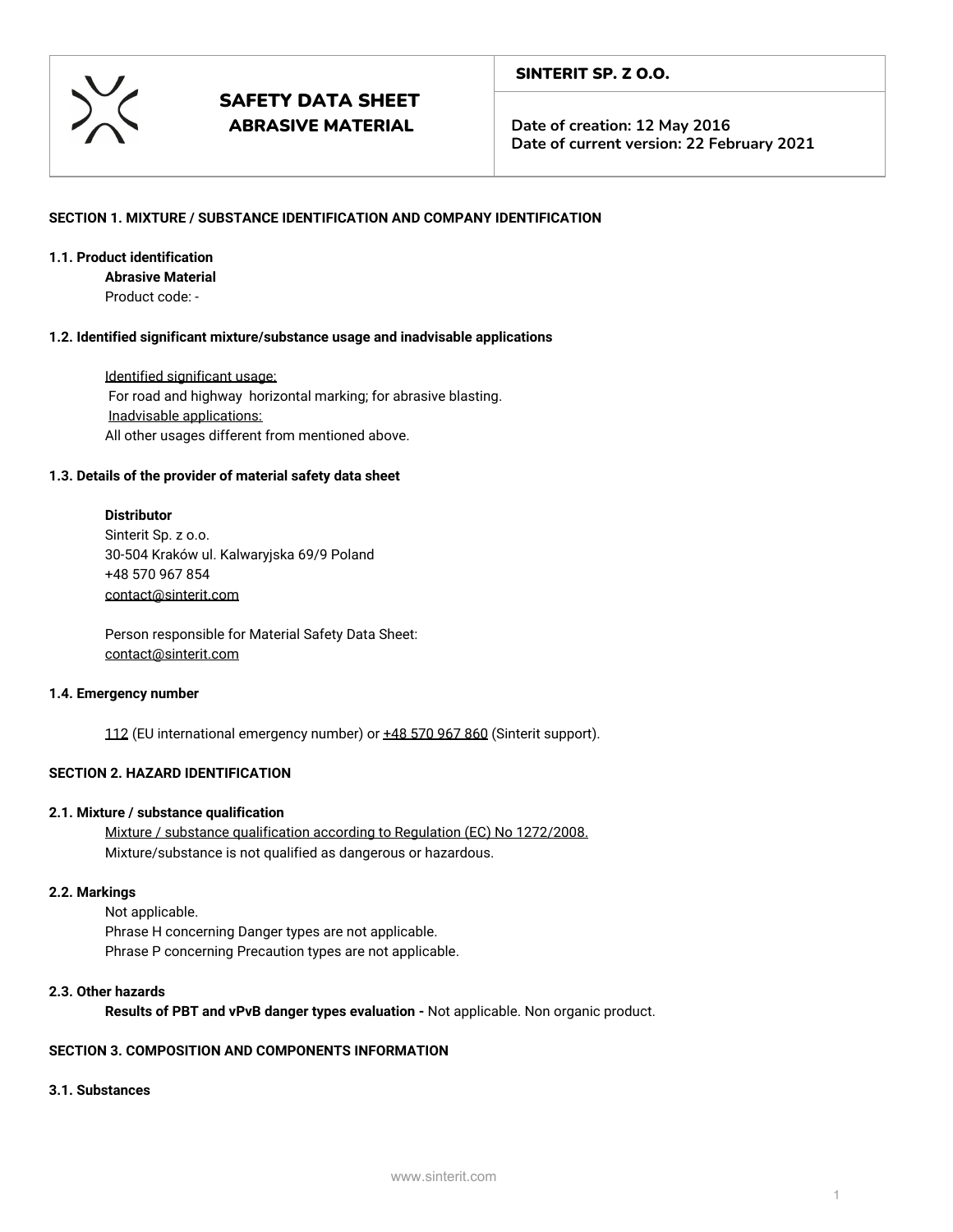

**Date of creation: 12 May 2016 Date of current version: 22 February 2021**

Not applicable.

## **3.2. Mixtures**

According to the manufacturer's declaration, product does not contain any concentrated dangerous substances in concentration that exceeds limited values identified in SECTION 8.

## **Silicon Dioxide ( SiO**₂**)**

Content: 70-74% CAS: 14808-60-7 EG/EC: 215-684-8 Qualification according to Regulation (EC) No 1272/2008: Not applicable.

## **Aluminium Trioxide ( Al2O<sup>3</sup> )**

Content: 0,5 - 2% CAS: 1344-28-1 EG/EC: 215-691-6 Qualification according to Regulation (EC) No 1272/2008: Not applicable.

## **Calcium Oxide ( CaO )**

Content: 7 - 11% CAS: 1305-78-8 EG/EC: 215-138-9 Qualification according to Regulation (EC) No 1272/2008: Not applicable.

## **Magnesium Oxide ( MgO )**

Content: 3 -5 % CAS NUMBER: 1309-48-8 EG/EC: 215-171-9 Qualification according to Regulation (EC) No 1272/2008: Not applicable.

## **Sodium Dioxide (Na<sub>2</sub>O)**

Content: 13-15% ( including Potassium Oxide ) CAS NUMBER: 1313-59-3 EG/EC: 215-208-9 Qualification according to Regulation (EC) No 1272/2008: Not applicable.

## **Potassium Oxide (K<sub>2</sub>O)**

Content: 13-15% ( including Sodium Oxide ) CAS NUMBER: 12136-45-7 EG/EC: 235-227-6 Qualification according to Regulation (EC) No 1272/2008: Not applicable.

## **Titanium dioxide ( TiO<sup>2</sup> )**

Content: max. 0.1%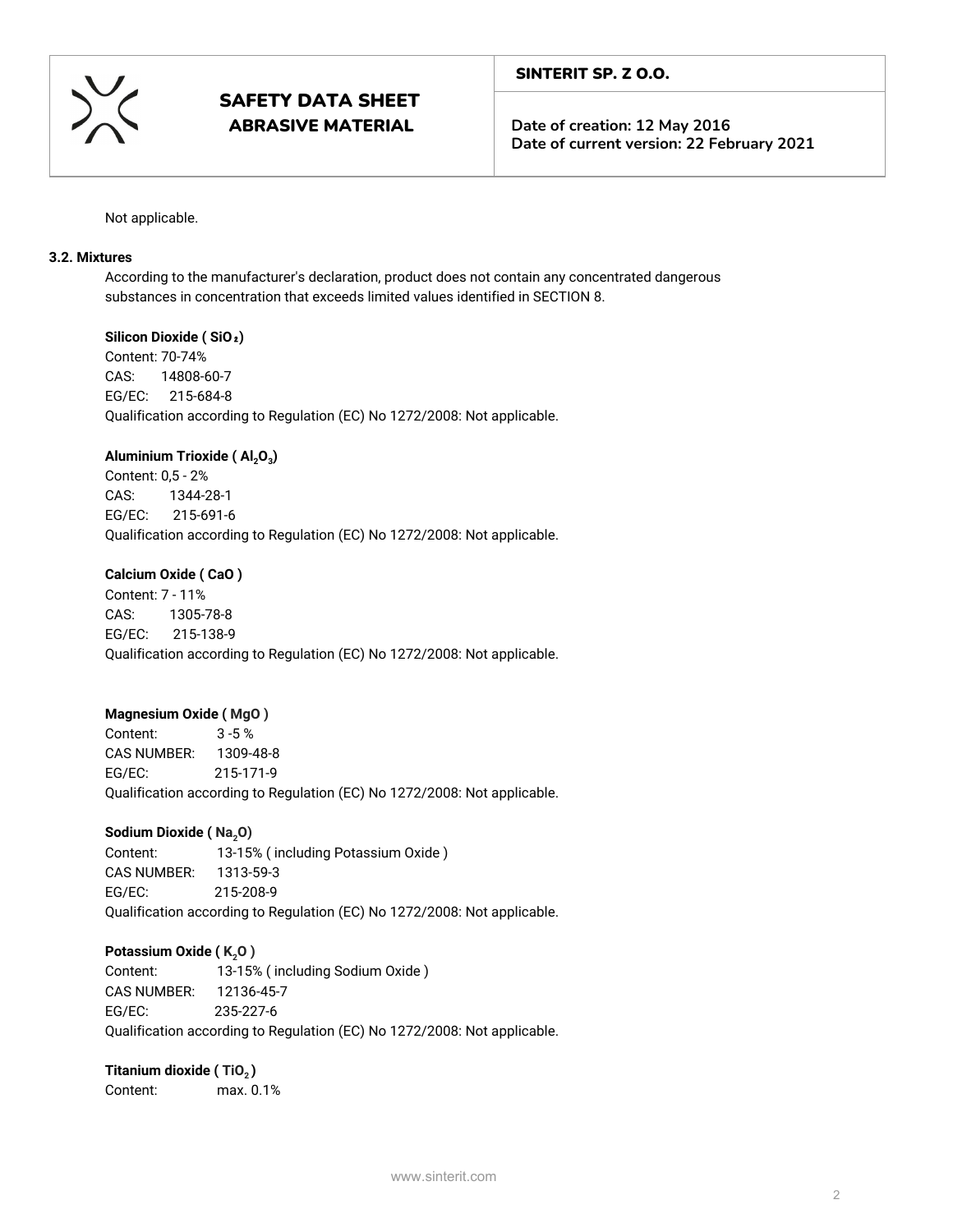

**Date of creation: 12 May 2016 Date of current version: 22 February 2021**

CAS NUMBER: 13463-67-7 EG/EC: 236-675-5 Qualification according to Regulation (EC) No 1272/2008: Not applicable.

#### **SECTION 4. FIRST AID MEASURES**

#### **4.1. First aid measures description**

#### **Inhalation**

Do not inhale powders. Injured person should be taken to fresh air, and ensured with warm and calm. If any symptoms maintain a doctor should be asked for advice showing a label or Material Data Sheet.

#### **Skin contact**

Remove contaminated clothing, If accidental skin contact occurs, wash immediately with lots of water with soap for at least 15 minutes. A doctor contact may be required if symptoms persist.

Contaminated clothing should be washed before next use.

#### **Eye contact**

If accidental eye contact occurs, wash immediately with lots of water for at least 15 minutes, eyelids should be rolled up. Meanwhile contact lenses should be removed if they are easy to remove.

An eye-doctor contact may be required if symptoms persist.

#### **Swallowing**

If accidental swallowing of abrasive occurs, mouth should be rinsed out with lots of water. A doctor contact may be required if symptoms persist.

#### **4.2. SEVERE AND DELAYED EXPOSURE SYMPTOMS**

#### **Severe exposure symptoms**

Product is not classified as dangerous or hazardous in case of severe exposure ( Section 10 ).

#### **Persistent exposure symptoms**

There are no data on product persistent exposure.Product is not classified as dangerous or hazardous in case of persistent exposure( Section 10 ).

## **4.3. INDICATIONS OF IMMEDIATE DOCTOR ASSISTANCE AND PARTICULAR INJURIES CARE**

#### **Main recommendations:**

A doctor contact may be required if doubts or symptoms persist. It is prohibited to put anything in mouth or conjure vomits to a person that is unconscious or suffer a convulsions seizures. Remove contaminated clothing immediately and avoid eye or skin contamination.

## **SECTION 5. FIREFIGHTING MEASURES**

#### **5.1. Extinguishants.**

## **Proper extinguishing agents:**

Non-flammable product. In case of fire use proper extinguishants paying attention to surroundings and type of burning material.

## **Improper extinguishing agents:**

Depend of fire surrounding and type of burning material.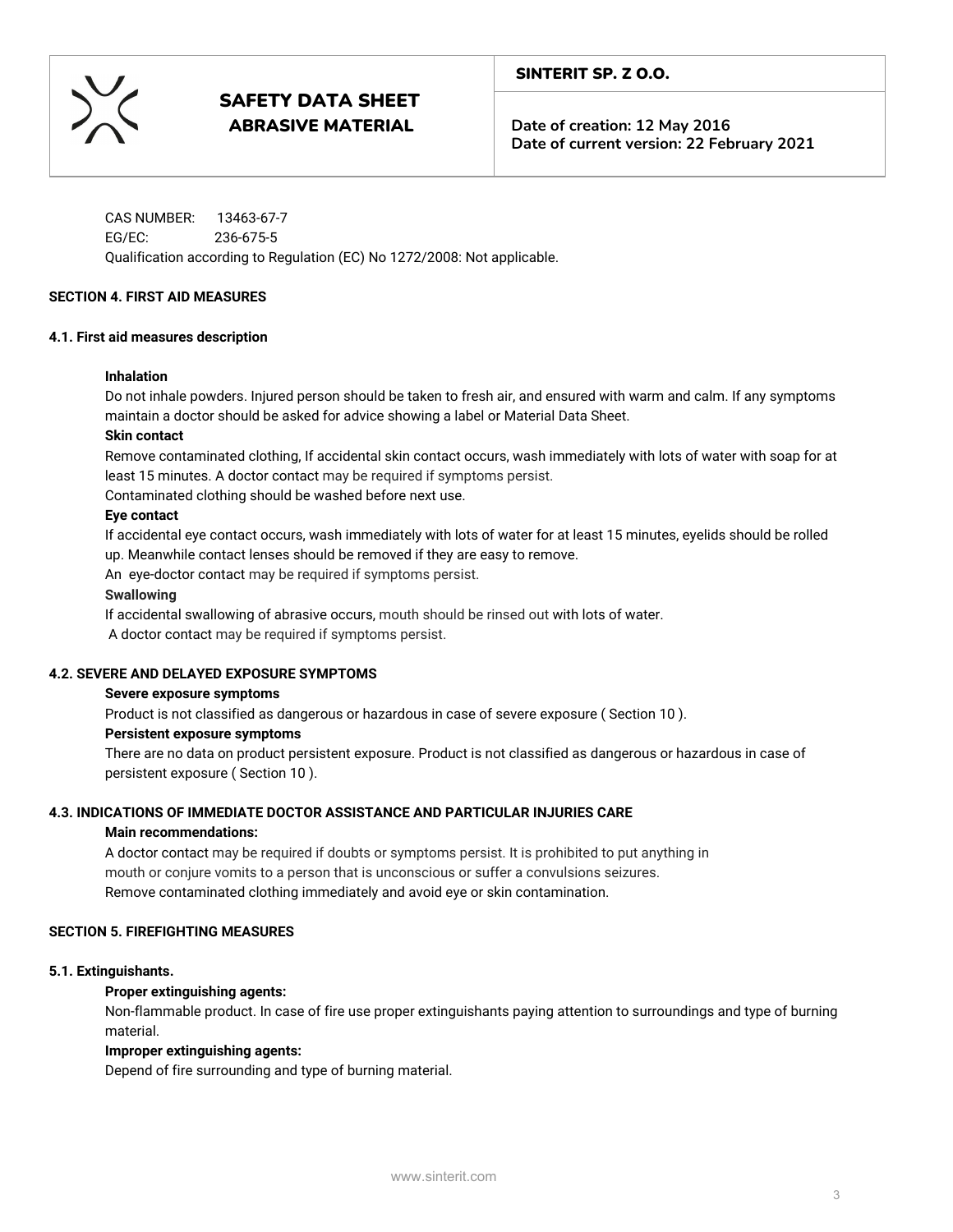

**Date of creation: 12 May 2016 Date of current version: 22 February 2021**

## **5.2. Particular mixture / substance hazards.**

No data available.

#### **5.3. Information for Fire Department.**

Depending on fire intensity, wear protective gear and oxygen mask. Used extinguishants should be collected and removed according to current country regulations.

## **SECTION 6. ACCIDENTAL RELEASE MEASURES**

#### **6.1. Personal precautions, protective equipment and emergency procedures.**

For non-emergency personnel:

In contamination area access for outsiders should be prohibited, especially when big amount of product is released. For emergency responders:

Avoid eye and skin contamination. Be advised to wear suitable protective equipment (including personal protective equipment referred to under Section 7-8 of the safety data sheet).

#### **6.2. Environmental precautions.**

Advice shall be provided on any environmental precautions to be taken related to accidental spills and release of the substance or mixture, such as keeping away from drains, surface and groundwater.

#### **6.3. Methods and material for containment and cleaning up.**

Spilled but not contaminated product should be mechanically collected and reused. It is recommended to collect spilled product with a vacuum cleaner. Contaminated product should be mechanically collected and stored in marked containers.

Contaminated surfaces should be washed off with water. All wastes should be removed according to SECTION 13.

#### **6.4. Reference to other sections.**

If appropriate Sections 8 and 13 shall be referred to.

## **SECTION 7. HANDLING AND STORAGE.**

## **7.1. Precautions for safe handling.**

Recommendations regards worksites and proceedings during storage.

Do not inhale the powder. Avoid eye and skin contamination. Provide proper air circulation.

Remove contaminated clothing immediately and wash before next use.

Eating, drinking and smoking is prohibited during work with product.

It is prohibited to storage a food product in a work area. Hands should be washed before and after every work brake. Always wear personal protective equipment ( SECTION 8 ).

## **Fire & explosion protection information:**

No specific recommendations:

Be advised of the recommendations placed on product label.

## **7.2. Conditions for safe storage, including any incompatibilities.**

Store only in original, properly marked and sealed containers in dry conditions and well ventilated room.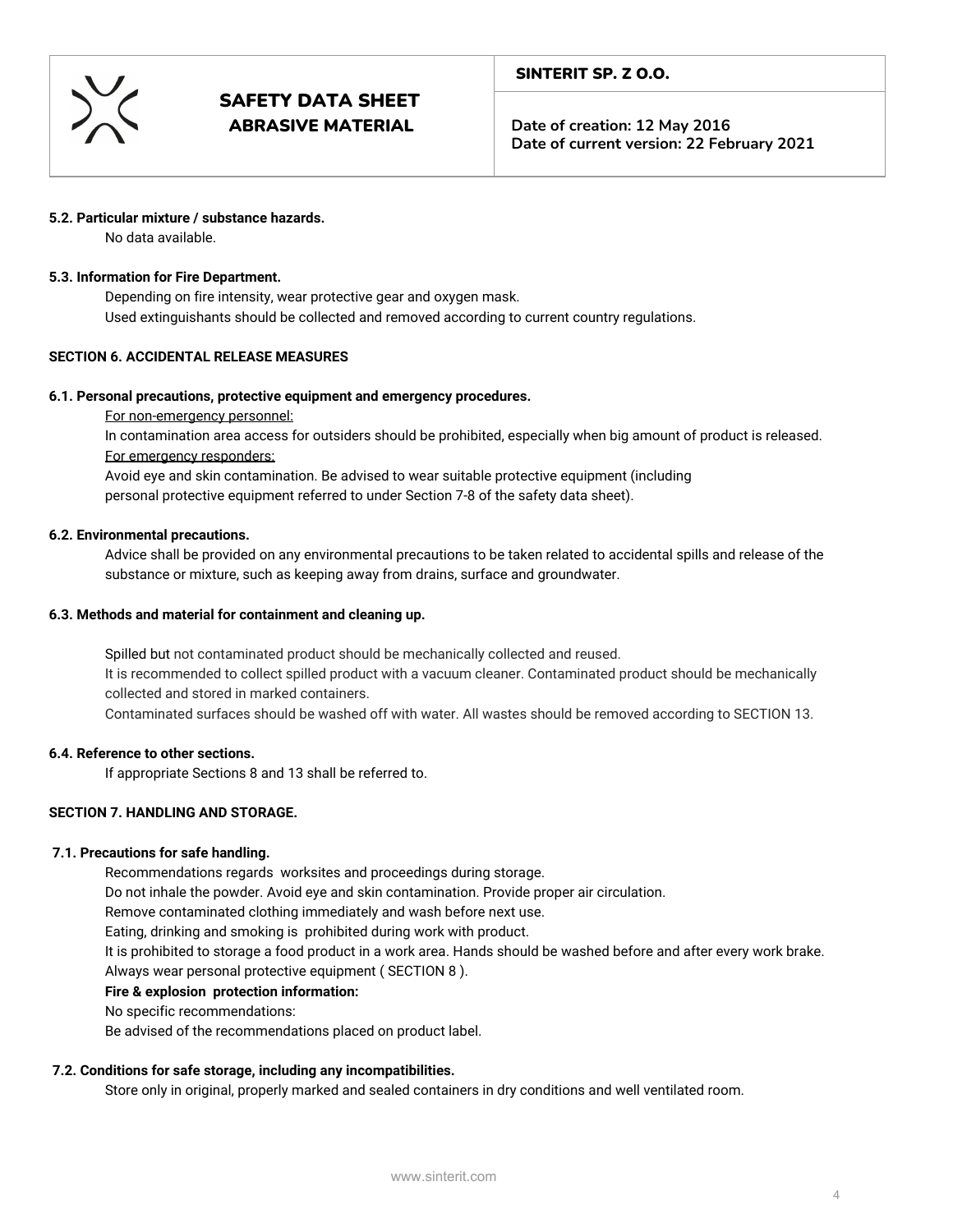

**Date of creation: 12 May 2016 Date of current version: 22 February 2021**

## **7.3. Specific end use(s)**

No specific end use(s) information.

## **SECTION 8. EXPOSURE CONTROLS AND PERSONAL PROTECTION.**

#### **8.1. Control parameters.**

Recommended occupational exposure limits in a work area according to the national legislation: **Aluminium Trioxide ( Al2O<sup>3</sup> ) ( in reference to Al )**

Respirable fraction: NDS - 1,2 mg/m<sup>3</sup>; NDSCh - Not applicable; NDSP - Not applicable. Inhalable fraction:  $NDS - 2.5 mg/m<sup>3</sup>$ ; NDSCh - Not applicable; NDSP - Not applicable. Regulation: PN-Z-04263-1:2000.

## **Calcium Oxide ( CaO )**

Respirable fraction: NDS - 1 mg/m<sup>3</sup>; NDSCh - 4 mg/m<sup>3</sup>; NDSP - Not applicable. Inhalable fraction: NDS - 2 mg/m<sup>3</sup>; NDSCh - 6 mg/m<sup>3</sup>; NDSP - Not applicable. Regulations: PN-87/Z-04156.02, PN-86/Z-04157.02, PN-90/Z-04157.03.

#### **Dusts**

Other non-toxic industrial dusts including free crystalline silica level below 2%. Inhalable fraction: NDS - 10 mg/m<sup>3</sup>; NDSCh - Not applicable ; NDSP - Not applicable. Regulations: PN-91/Z-01001/01, PN-091-04030/05, PN-91/Z-04939/06. Substance concentration limits including biological material limit values : DNEL substance values - product components in acute or chronic exposition - Not applicable. PNEC substance values - product components for the aquatic environment and biological sewage treatment plants - Not applicable.

## **8.2. Exposure controls.**

Work areas ( including local area if needed ) should be provided with proper air ventilation system. Do not inhale product powders.

## **Respiratory protection:**

In conditions for the use respiratory protection is not required. In case of high concentration in the air always wear proper respiratory passages protective gear with P1 filter. In emergency and when the concentration in the air is unknow wear respiratory protective gear with independent Ventilation.

## **Eye protection:**

Avoid contact with eyes. Use proper and sealed protection glasses according to EN166 regulation.

#### **Hands protection:**

Wear proper protective gloves. Performance of protective gloves is different for various gloves built material and manufacturers. Protection time may be different for each gloves manufacturers. For many substances there is no possibility to estimate the protection time. Considering various manufacturers and models data provided the protection time may be different.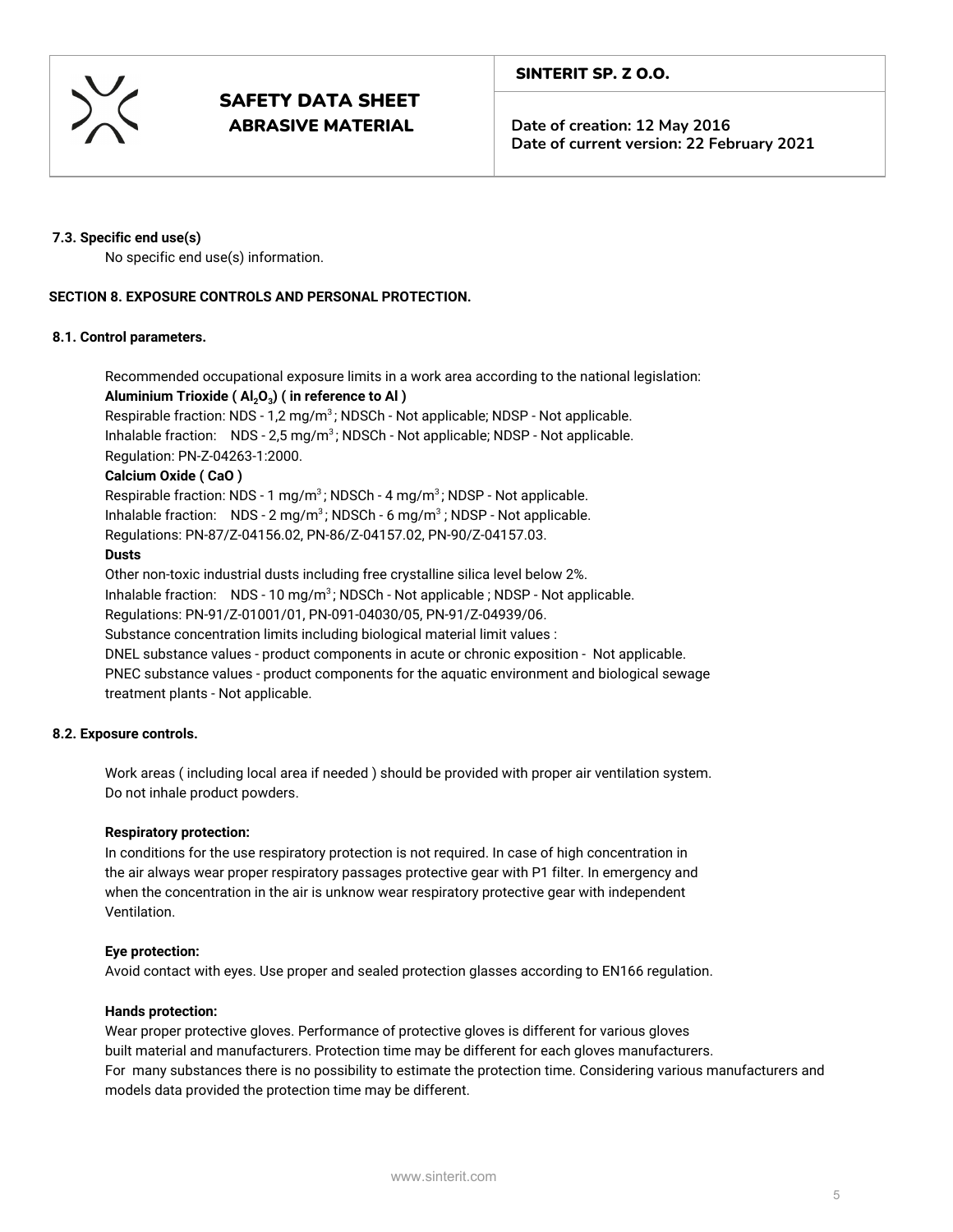

**Date of creation: 12 May 2016 Date of current version: 22 February 2021**

#### **Body protection:**

Standard protective clothing. Wear proper protective clothing with long sleeves, overalls etc. Contaminated clothes should be washed before next use.

## **General recommendations:**

Contaminated clothes should be removed immediately. Hands should be washed after every work break. Avoid eye and skin contamination. Avoid environmental contamination.

#### **SECTION 9. PHYSICAL AND CHEMICAL CHARACTERISTICS.**

#### **9.1. Information about basic physical and chemical characteristic,**

| Appearance:                 | Solid, micro glass balls diameter of 1 to 850 µm. |
|-----------------------------|---------------------------------------------------|
| Colour:                     | Clear - colourless                                |
| Smell:                      | <b>Odourless</b>                                  |
| Density:                    | 2,5 g/cm <sup>3</sup>                             |
| Hardness on the Mohs scale: | 6                                                 |
| Softening temperature:      | 750°C                                             |
| Water-solubility:           | Not soluble material.                             |
| Flash point:                | Not applicable, non-flammable.                    |
| Self-ignition point:        | Not applicable.                                   |

#### **9.2. Other information.**

No data available.

## **SECTION 10. STABILITY AND REACTIVITY.**

#### **10.1. Reactivity**

No data available

## **10.2. Chemical stability**

Stable product according to reference storage and maintenance conditions as specified in

#### **SECTION 7.**

#### **10.3. Possibility of dangerous reaction occurrence.**

Not applicable in reference storage and maintenance conditions.

#### **10.4. Conditions that should be avoided.**

Product stable in reference storage and maintenance conditions.

## **10.5. Incompatible materials.**

Hydrofluoric acid.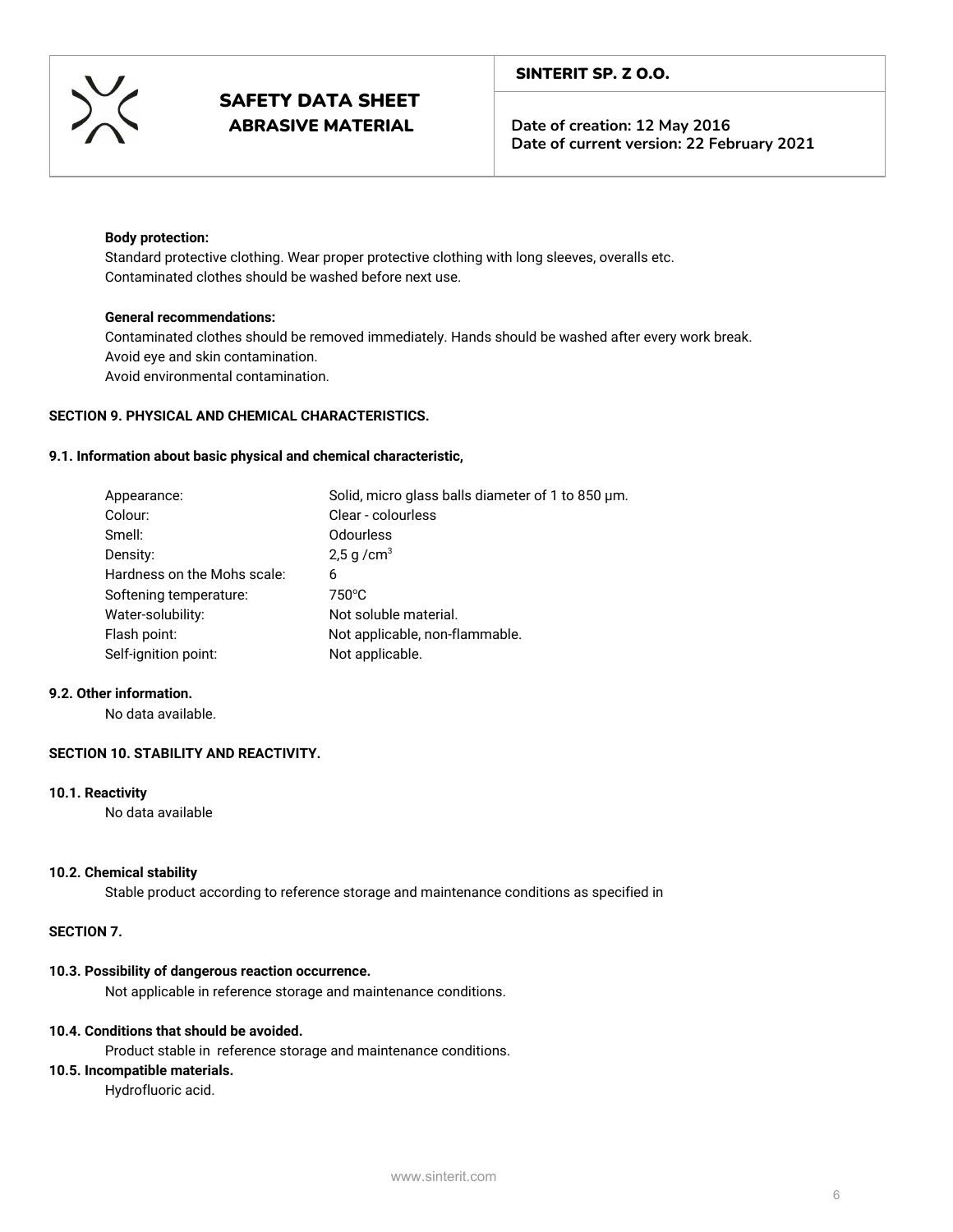

**Date of creation: 12 May 2016 Date of current version: 22 February 2021**

#### **10.6. Hazardous decomposition products.**

Not known.

## **SECTION 11. TOXICOLOGICAL INFORMATION.**

#### **11.1. Information on toxicological effects.**

Mixtures The relevant hazard classes:

## No data for the product.

## **Acute toxicity.**

Calculation methodology, Product is not qualified as dangerous or hazardous in acute toxicity.

#### **Corrosivity and skin irritation.**

Product dust may be irritating skin in effect of mechanical damage.

Product is not qualified as dangerous in this class.

#### **Serious eye damage / irritation.**

Product dust may cause eye damage in effect of mechanical damage.

Product is not qualified as dangerous in this class.

## **Respiratory/skin sensitisation.**

No data for the product. Product is not qualified as dangerous in this class**.**

## **Germ cell mutagenicity or reproductive toxicity.**

No data for the product. Product is not qualified as dangerous in this class.

**Carcinogenic**

No data for the product. Product is not qualified as dangerous in this class.

#### **Reproductive toxicity**

No data for the product. Product is not qualified as dangerous in this class.

#### **Target Organ Systemic Toxicity**

#### **Single exposure**

No data for the product. Product is not qualified as dangerous in this class.

#### **Repeated exposure**

No data for the product. Product is not qualified as dangerous in this class.

#### **Aspiration hazard**

No data for the product. Product is not qualified as dangerous in this class.

# **Delayed, immediate and chronic effects from short- and long-term exposure.**

## **Effects of acute exposure:**

Product is not qualified as dangerous in acute exposure.

## **Effects of chronic exposure:**

No data for the product. Product is not qualified as dangerous in chronic exposure.

## **SECTION 12. ECOLOGICAL INFORMATION.**

## **12.1. Toxicity**

**Acute aquatic toxicity:**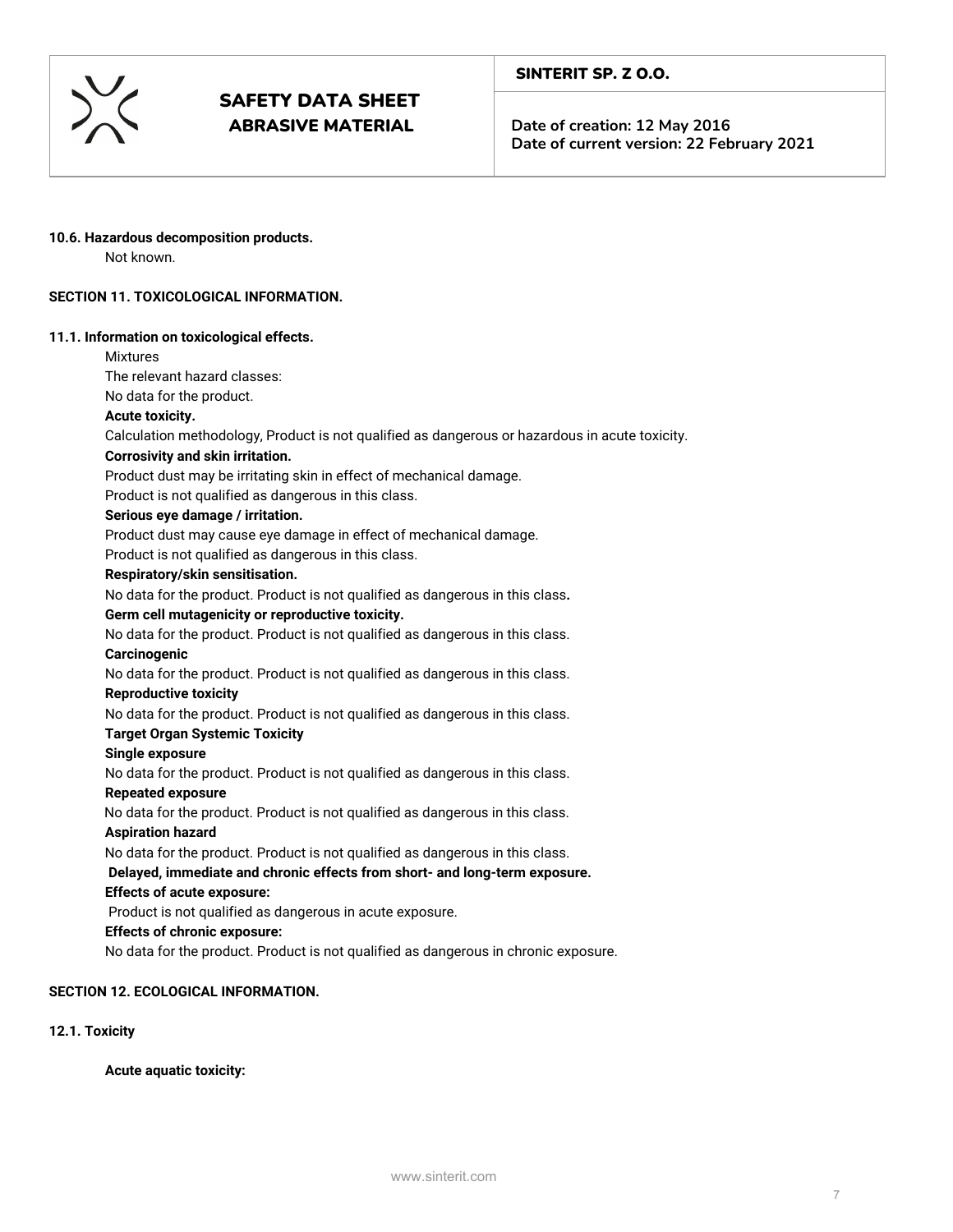

**Date of creation: 12 May 2016 Date of current version: 22 February 2021**

Product is not qualified as dangerous for the environment. It is important to avoid a product discharge to groundwater and sewage. **Chronic aquatic toxicity:** No data for the product. **Toxicity for microorganisms:** No data for the product. **Toxicity to organisms in the terrestrial environment.** No data for the product. **Toxicity to atmospheric environment.** No data for the product.

## **12.2. Persistence and degradability -**  No data for the product.

- **12.3. Bioaccumulation**  No data for the product.
- **12.4. Mobility in soil**  No data for the product.
- **12.5**. **Results of the PBT and vPvB assessment.** -No data for the product.
- **12.6. Other adverse effects:** No data for the product.

#### **SECTION 13. WASTE MANAGEMENT.**

#### **13.1. Waste disposal methods:**

Management of product waste - Disposal in accordance with the local/national legislation, if recycling equipment is Available.

Do not discharge to groundwaters or sewage.

Product and it's packaging should be removed with safety precautions and in accordance with the local/national legislation.

**Waste classification:** Not specified.

According producent data, permanent waste, not qualified as dangerous.

Waste disposal - Empty containers should be completely drained, uncleaned and dirty containers should be threaten

as

a product waste. Do not remove a labels from empty containers. Waste disposal method should be agreed with the local Environmental Health Department.

#### **SECTION 14. INFORMATION ON TRANSPORTATION.**

Product is not classified as dangerous in international and domestic transport.

**14.1. UN Number:** Not applicable.

**14.2. UN proper shipping name:** Not applicable.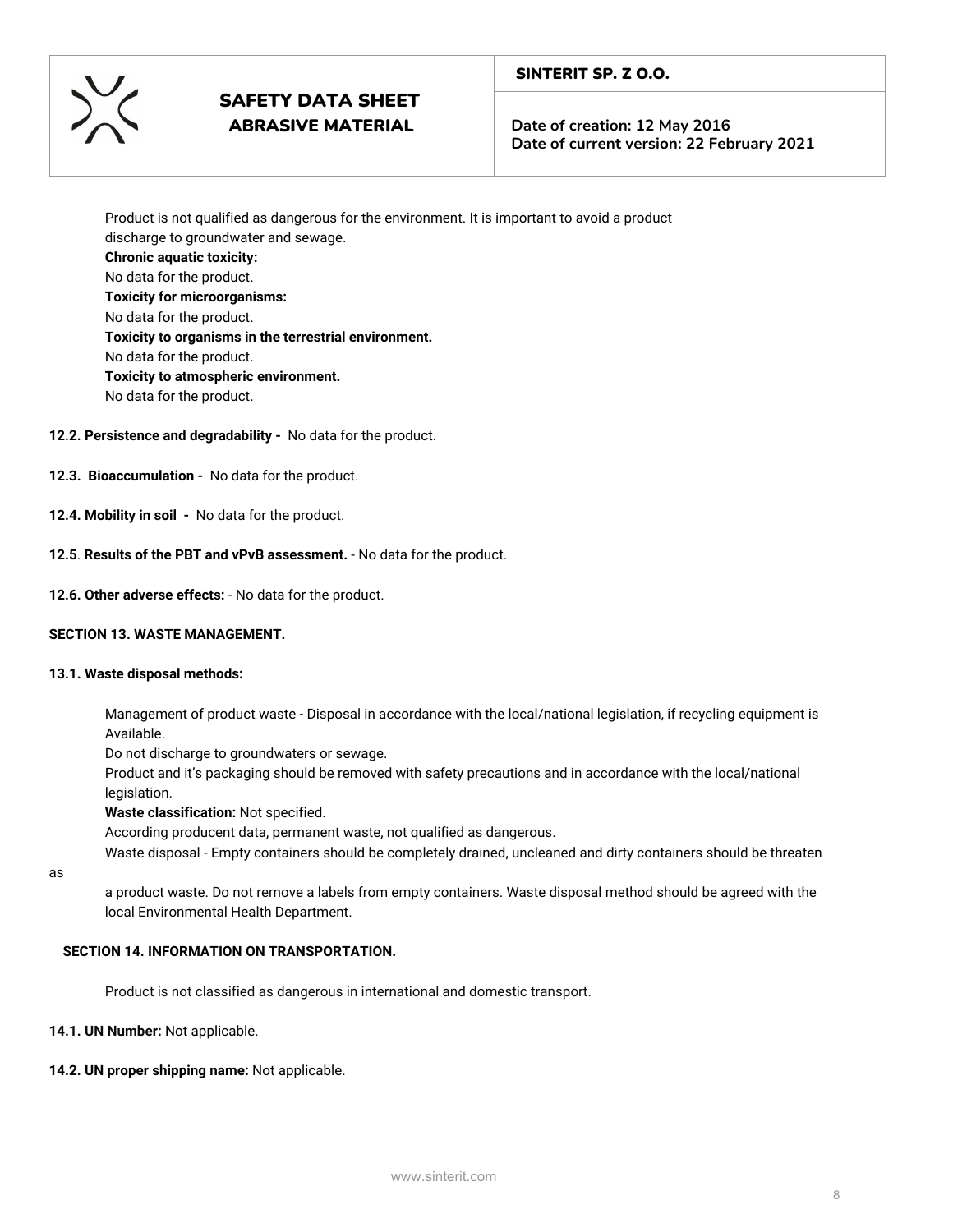

**Date of creation: 12 May 2016 Date of current version: 22 February 2021**

- **14.3. Transport hazard class(es):** Not applicable.
- **14.4. Packing group:** Not applicable.
- **14.5. Environmental hazards:** Not applicable.
- **14.6. .Special precautions for user:** Not applicable.

## **14.7**. **Transport in bulk according to Annex II of MARPOL 73/78 and the IBC Code:**

Not applicable.

UN "Model Regulation": -

## **SECTION 15. REGULATORY INFORMATION.**

## **15.1. Safety, health and environmental regulations/legislation specific for the substance or mixture.**

Regulation (EC) No 1907/2006 of the European Parliament and of the Council of 18 December 2006 concerning the Registration, Evaluation, Authorisation and Restriction of Chemicals (REACH), establishing a European Chemicals Agency, amending Directive 1999/45/EC and | repealing Council Regulation (EEC) No 793/93 and Commission Regulation (EC) No 1488/94 as well as Council Directive 76/769/EEC and Commission Directives 91/155/EEC, 93/67/EEC, 93/105/EC and 2000/21/EC (Text with EEA relevance).

REGULATION (EC) No 1272/2008 OF THE EUROPEAN PARLIAMENT AND OF THE COUNCIL of 16 December 2008 on classification, labelling and packaging of substances and mixtures, amending and repealing Directives 67/548/EEC

#### and

1999/45/EC, and amending Regulation (EC) No 1907/2006 (Text with EEA relevance).

Government Statement of 16 January 2009 on taking effect of Annex A and B to the European Contract on International road transport of hazardous goods (ADR), made up in Geneva on 30 September 1957 (Dz.U. No.27,item 162). Regulation of the Minister of Labour and Social Policy of 6 June 2014 on Maximum Permissible Concentration and Intensity of Agents Harmful to Health in the Working Environment (Dz. u. z. 2014, poz 817). Health minister notice of 12 January 2015 on publication of the consolidated text of the Health minister regulations on criteria and classification of chemical substances and preparations (Dz. U.2015 no.0, pos 208).

Regulation of Minister of Health dated December 21, 2005 concerning the principle demands for agents of individual protection measures (Journal of Law dated 2005 no 259, item 2173). Regulation of Minister of Health dated December 30, 2004 on safety, hygiene and health for chemical agents at work ( Dz. U. 05. 11. 86. with later amendments ). The Waste Management Act of 14 December 2012 ( Dz. U. 2013 nr 0 pos. 21. with later amendments). Regulation of the ministry of environment on the catalogue of waste. ( Dz. U. 2014, pos. 1923.). Act of 13 June 2013 of management of packaging and packaging waste ( Dz. U. 2013. 888). Directives 2000/39/EC, 2006/15/EC i 2009/161/EC of establishing a first, second and third list of indicative occupational exposure limit values.

## **15.2. Chemical Safety Assessment**